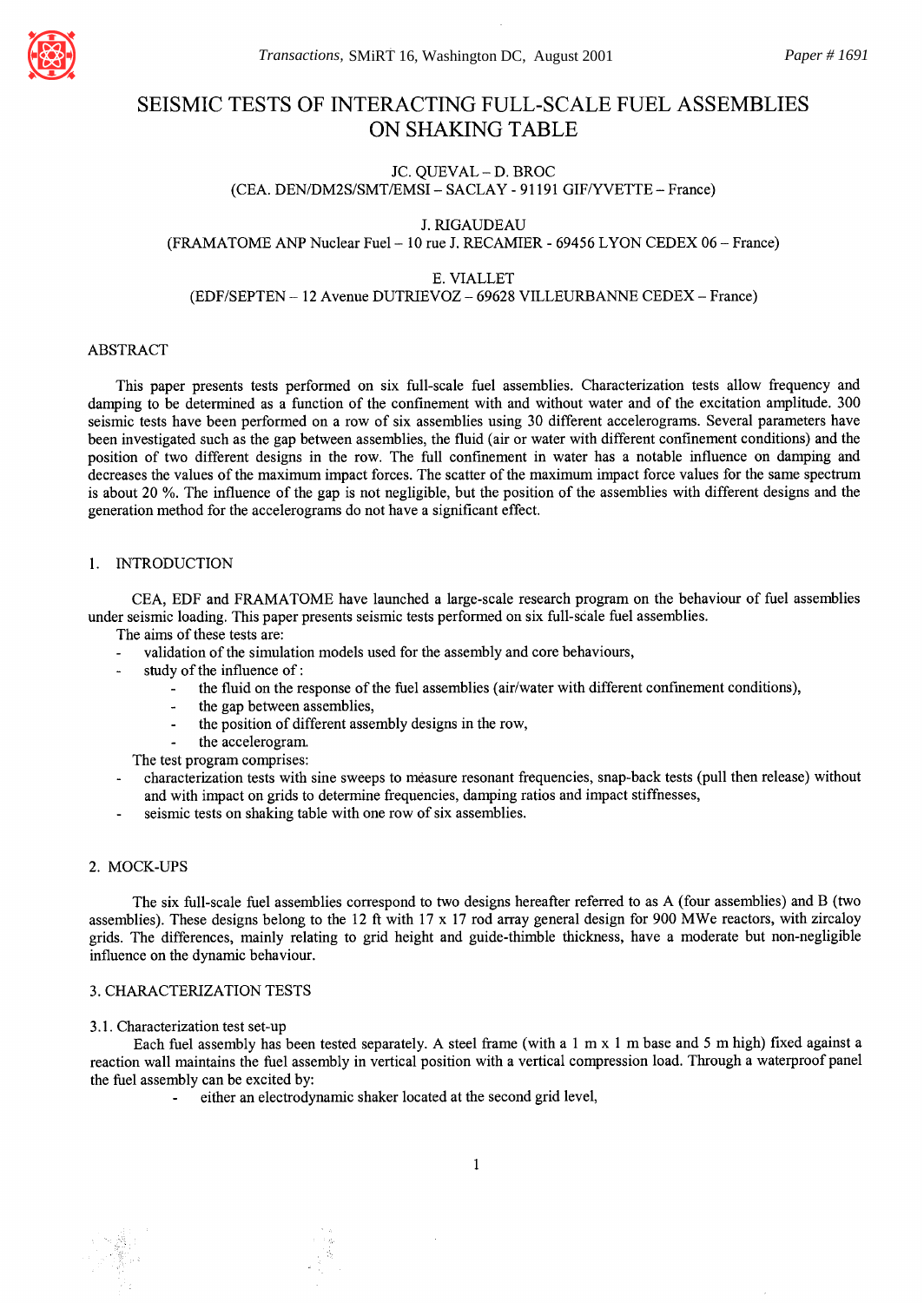or a winch which applies a horizontal force by means of a steel cable with load sensor.

Tests can be performed in air, in water without confinement or in water with lateral confinement (sides) and full confinement (sides and ends : gap of 1 mm)

# 3.2. Characterization test instrumentation

During tests the following parameters were recorded:

- excitation load applied to the assembly,
- displacement of each grid,
- impact force of each grid against the reaction wall.

#### 3.3. Test program

The tests were performed in air, in water, and.in water with full confinement. The assembly was fixed in vertical position at each end. The displacements and the impact forces of each grid level have been recorded. The tests have consisted of sine sweep tests and snap-back tests. For sine sweep tests, the shaker was controlled at constant force whose level was adjusted to obtain a given displacement at the grid #5 level. During the test series, the excitation level was increased to obtain a maximum grid #4 displacement of 3, 6, 9, 12, and 15 mm.

Snap-back tests were performed without impact, with impact on only one grid and on four grids. The amplitude at the grid #4 level was adjusted at the following values: 3, 6, 9, 12, and 15 mm.

#### 3.4. Data reduction and investigated parameters

For each test series, trends versus maximum displacement were plotted for:

- first modal frequency,
- damping,
- maximum impact force,
- sum of the maximum impact forces,
- impact duration.

#### 3.5. Characterization tests results

The first modal frequencies and damping values obtained from the sine weep tests are given in figures 3 and 4, for both designs. The frequencies decrease while the damping values increase when the excitation level and therefore the response amplitude increase, which corresponds to a typical behaviour of PWR fuel assemblies. In water, the frequencies and the damping values are decreased and increased, respectively, compared to those in air, reflecting the added mass effect and the friction forces from the fluid. Design B exhibits frequencies larger than design A by about 10 %, because of a larger lateral stiffness, but there are no significant differences in the damping values.

Figures 5 to 10 present the main results obtained in snap-back tests without impact (i.e. for the free lateral response), for design A. Frequencies and damping values are determined between C-D, C-E and C-G (see schematic below). The trends in frequency and damping versus amplitude are similar to those observed in sine sweep tests. In water, the most significant result is that the increase in damping is enhanced with full confinement; damping can reach values of about 40 % of critical under confined conditions, even without axial flow.



#### 4. SEISMIC TESTS

#### 4.1. Seismic test set-up (figures 1-2)

The test frame, with a mass of 25 tons and a height of 5 m, restrains the assembly ends vertically in the desired configuration similar to the core plates. Two configurations have been tested: A B A A B A (1) and B B A A A A (2). The gap between assemblies is set at 2 mm or 1.5 mm and hold-down springs at the top nozzle are compressed as in the reactor. The frame is sufficiently stiff to introduce no spurious frequencies. At the row ends, instrumented uprights simulate the core baffles against which the assemblies impact at the grid levels. A device also enables lateral confinement of the row during in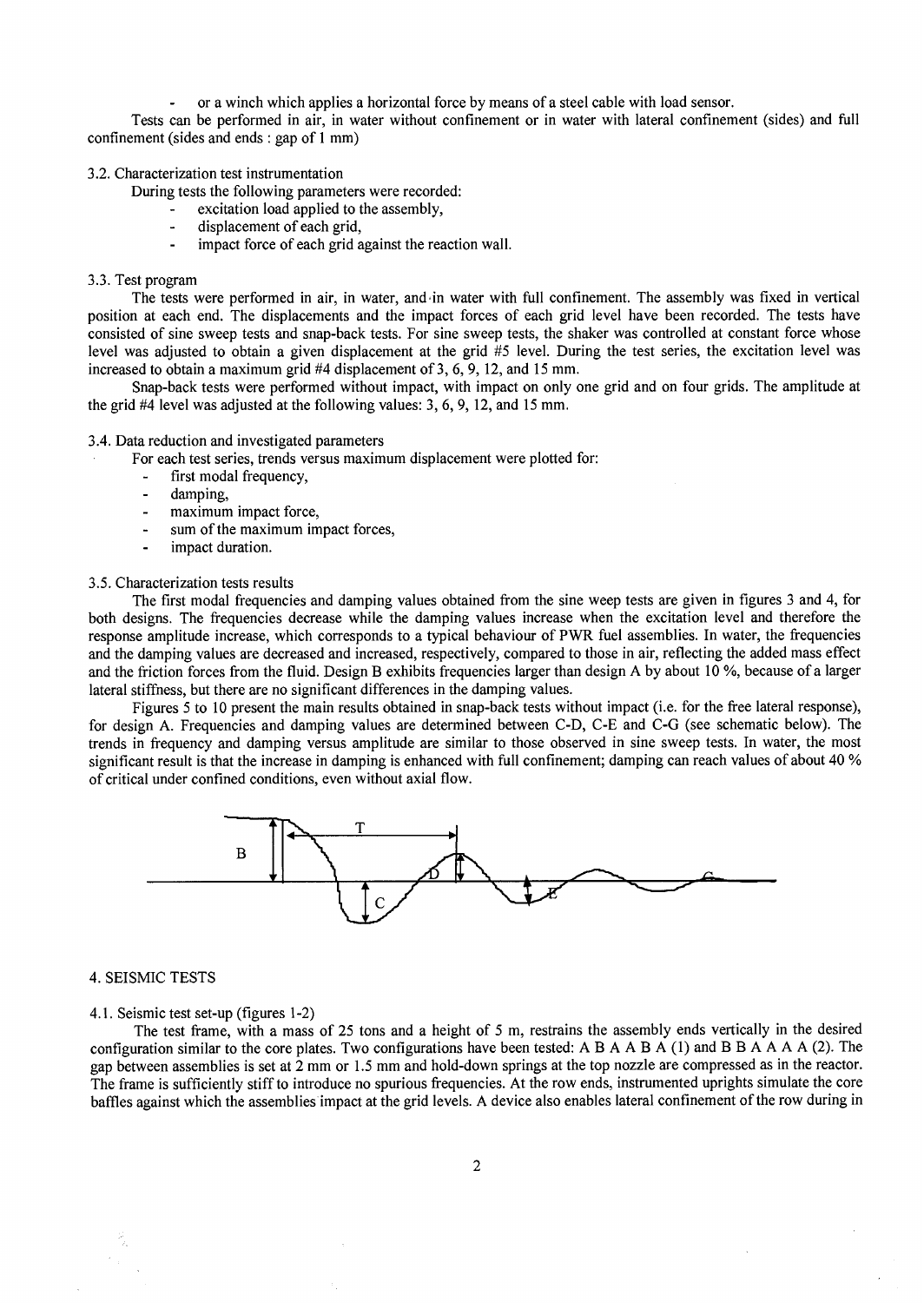water testing, with the same gap as between the assemblies. The gap between this device and the frame can be closed for full confinement tests.

#### 4.2. Seismic test instrumentation

The instrumentation comprises:

- leaktight displacement sensors especially designed for these tests (compact size), for measuring the shift at each grid relative to the set-up,

- resistive force sensors, which are located in the uprights at each end of the assembly row to measure the impact forces at each grid location,

**-** accelerometers to measure the table acceleration and the acceleration at the top of the frame.

#### 4.3. Test program

A response spectrum used in the French nuclear program was taken as a reference to generate synthetic accelerograms applied to the shaking table. Each partner of the research program generated ten accelerograms using its own method. According to test configuration, 3xl 0 or 3x5 accelerograms were applied. The excitation level (ZPA) was increased from 0.1 g to 0.4 g (SSE level), yet limited if necessary in order to prevent the maximum impact force from significantly exceeding 1000 daN (about 50 % of the crush limit). Tests were performed:

**-** in air and in water with full confinement with the configuration # 1 and gap of 2 mm,

**-** in water with full confinement with the configuration # 1 and gap of 1.5 mm,

**-** in water with full confinement with the configuration # 2 and gap of 2 mm.

#### 4.4. Main seismic test results

Three hundred tests have been performed. In this paper, we limit the interpretation to the comparison of the effects of different parameters on the maximum impact force and the sum of the impact forces for all grid positions. Although the latter has no direct physical significance, it provides a more global estimate of the response level than a single maximum force; an average impact force could also be used, yet it might be misleading because of the substantial and systematic difference between the forces obtained at different grid levels. Except when otherwise stated (effect of the gap or of the row configuration), the test results correspond to the larger 2 mm gap and configuration 1 (A B A A B A).

Figures #11 and 12 show the evolution of the maximum impact forces and of the sum of the impact forces versus the table acceleration obtained with the 30 different accelerograms, in water with lateral confinement. The forces increase with the acceleration level. We can observe a scatter of the results, corresponding to  $\pm$  20 % of the mean value.

Figure # 13 illustrates the maximum impact forces obtained with different runs of the same time history. We can observe at 0.4 g, when two tests were performed one after the other, that the difference is small. At 0.28 g the tests were not performed one after the other and the difference reaches 10 %.

Figure # 14 shows that the type of generation (software used, envelope of the signal) has no significant effect on the result. Also, the variations of the maximum impact forces for different test conditions are similar for CEA, EDF and FRAMATOME accelerograms.

Figure #15 shows that the effect of the configuration (position of the assembly types in the row) is not very significant.

Figures # 16 and 17 show that the impact forces (and the sum of the impact forces) are higher with a gap of 1.5 mm than with 2 mm. The difference is about 20 %.

Figures # 18 and 19 display the effect of the fluid and of the confinement. The largest maximum impact forces are obtained in air. In water the impact forces decrease (-30 %) especially with full confinement (-50 %). Therefore, the effect of the confinement is very significant.

Figure #20 shows the distribution of the impact forces along the assemblies in water (full confinement). The maximum impact force is obtained at the grid #5 level, near mid assembly, which reflects the predominant mode 1 in seismic response.

Finally, it may be noted that the maximum impact force limit chosen for these tests (1000 daN) has been reached at 0.25 g in air and at 0.4 g in water with lateral confinement.

### 5. CONCLUSION

The tests provide a large amount of data on the dynamic lateral behaviour of either a single assembly, or of interacting assemblies under seismic loads.

Using a relatively large number of accelerograms generated from the same response spectrum allows an estimation of the scatter range of the maximum impact forces to be performed, which represents about 40 % of the mean value for given test conditions. Also, this leads to an increased confidence in the trends observed in the test results.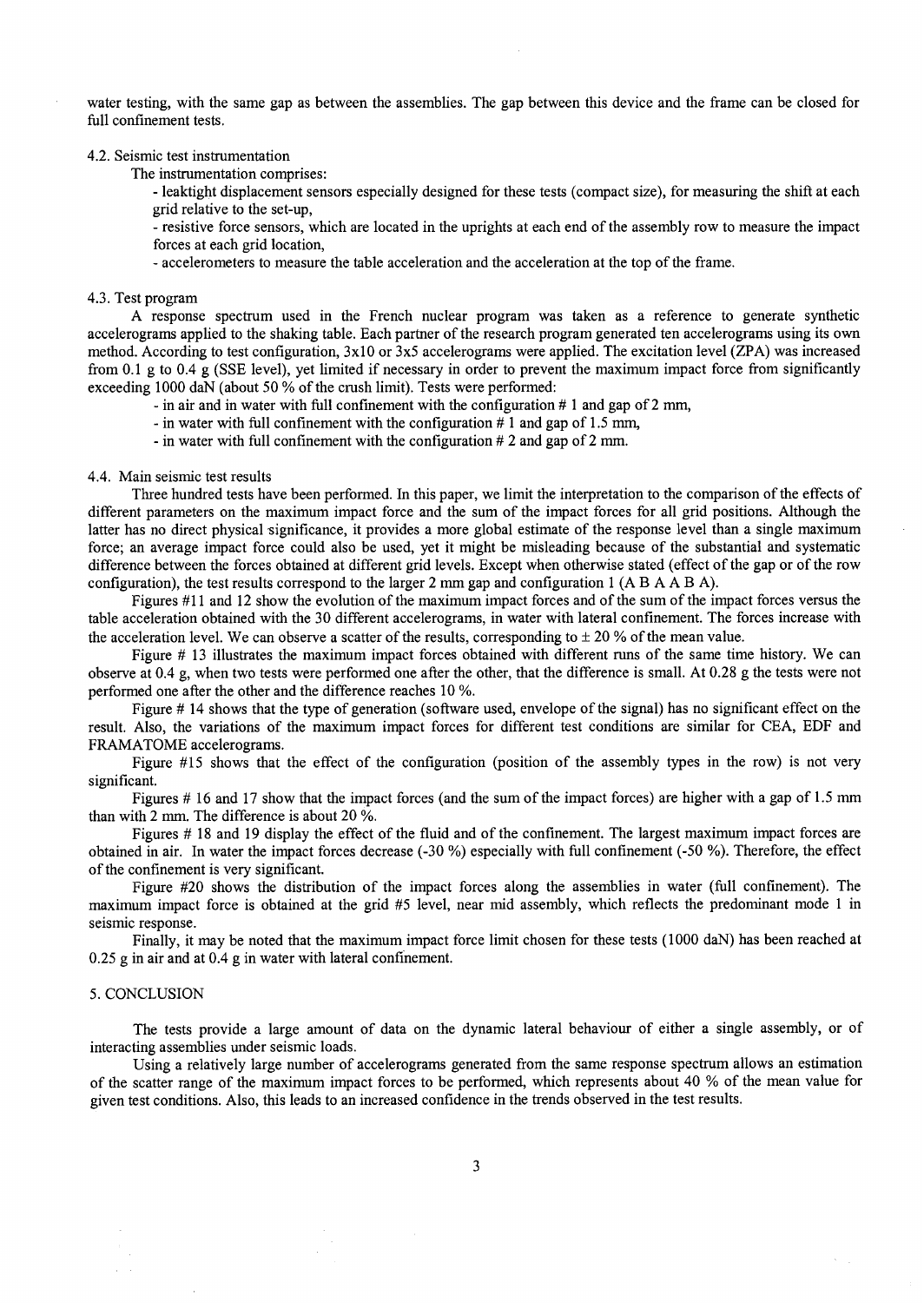The decrease of impact forces in water, even larger with full confinement, is consistent with the damping values determined in the characterization tests under similar conditions. The effect of the gap between assemblies is not completely negligible. The influence of the position of the different assembly designs is not significant.

The extensive data base now available can be used for relevant benchmarks in the development and validation of the models used in seismic analysis of PWR reactor cores.



Figure  $# 1$  – Top view of the assembly row



Figure  $# 2$  – General view of the set up



Figure #3: First modal frequency - Sine sweep test - Comparison AIR/WATER



Figure #4: First modal damping - Sine sweep test - Comparison AIR/WATER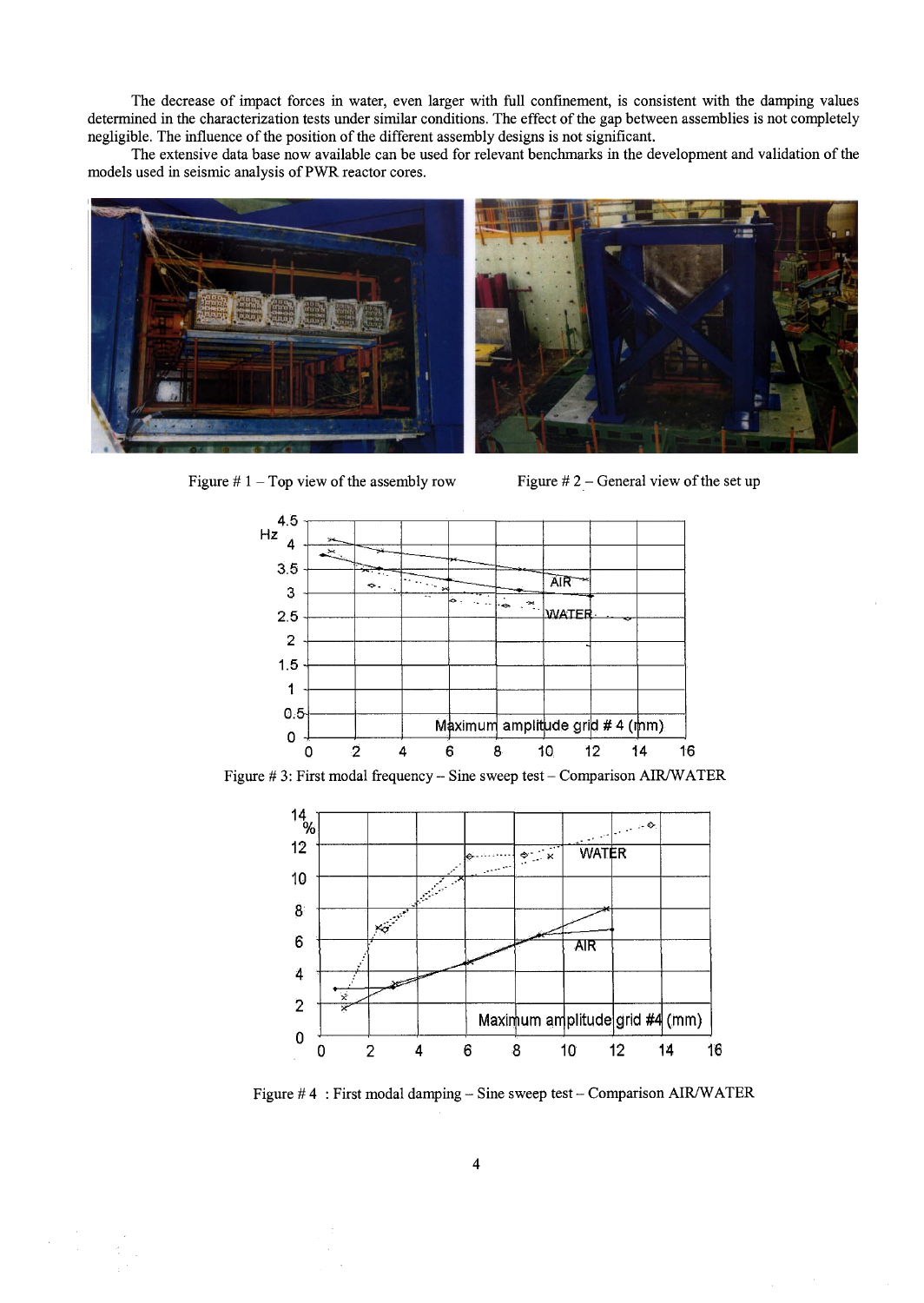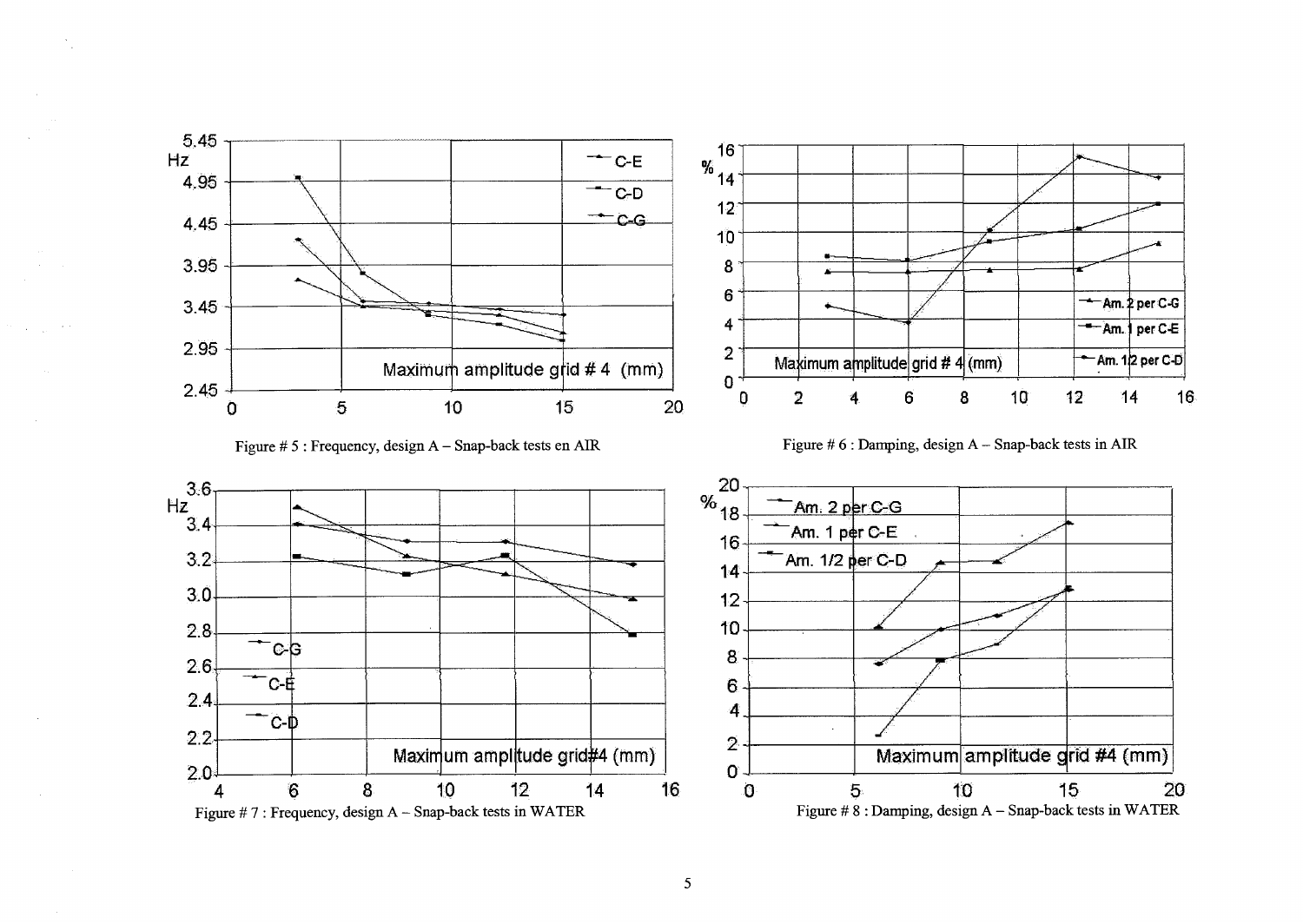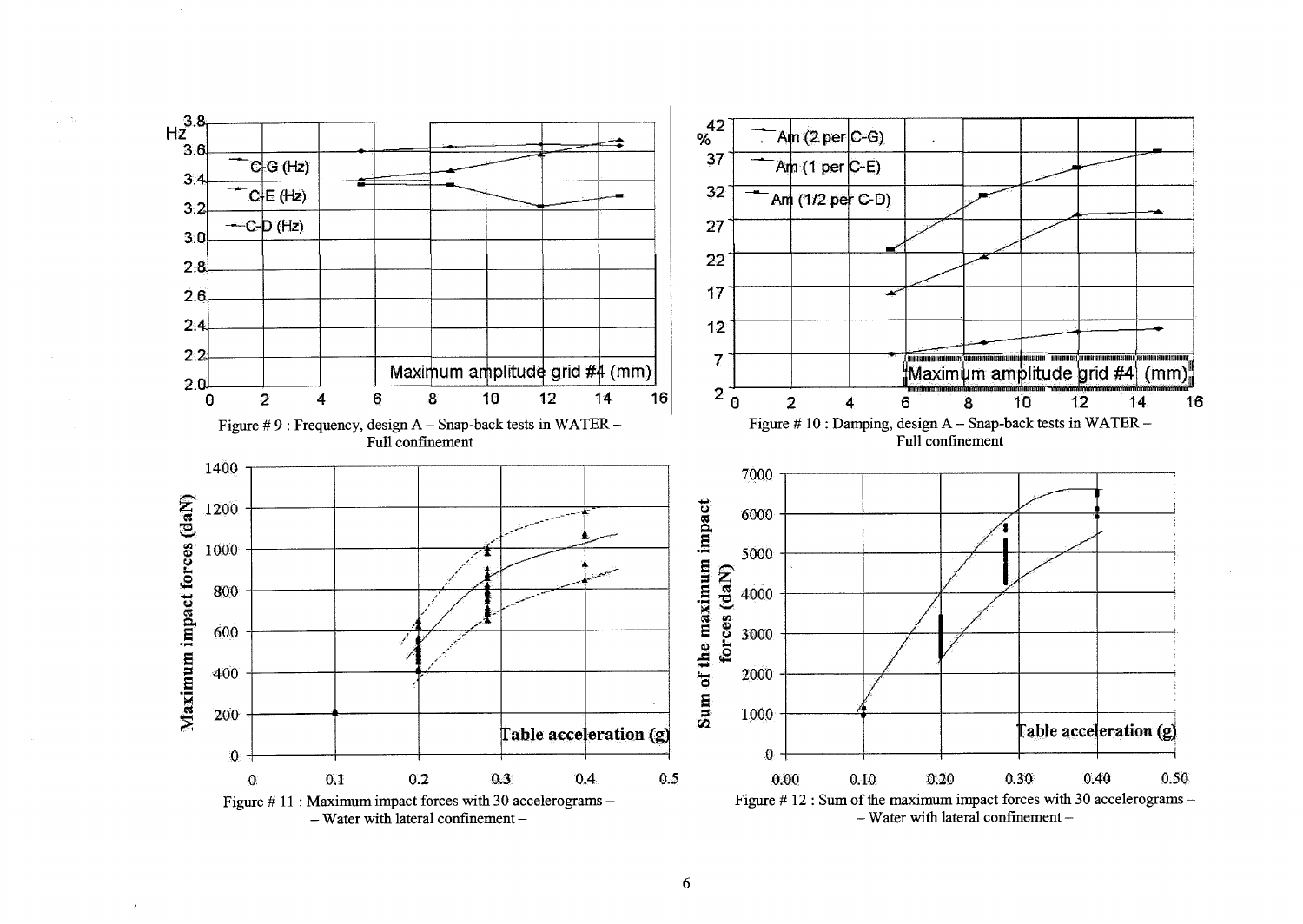